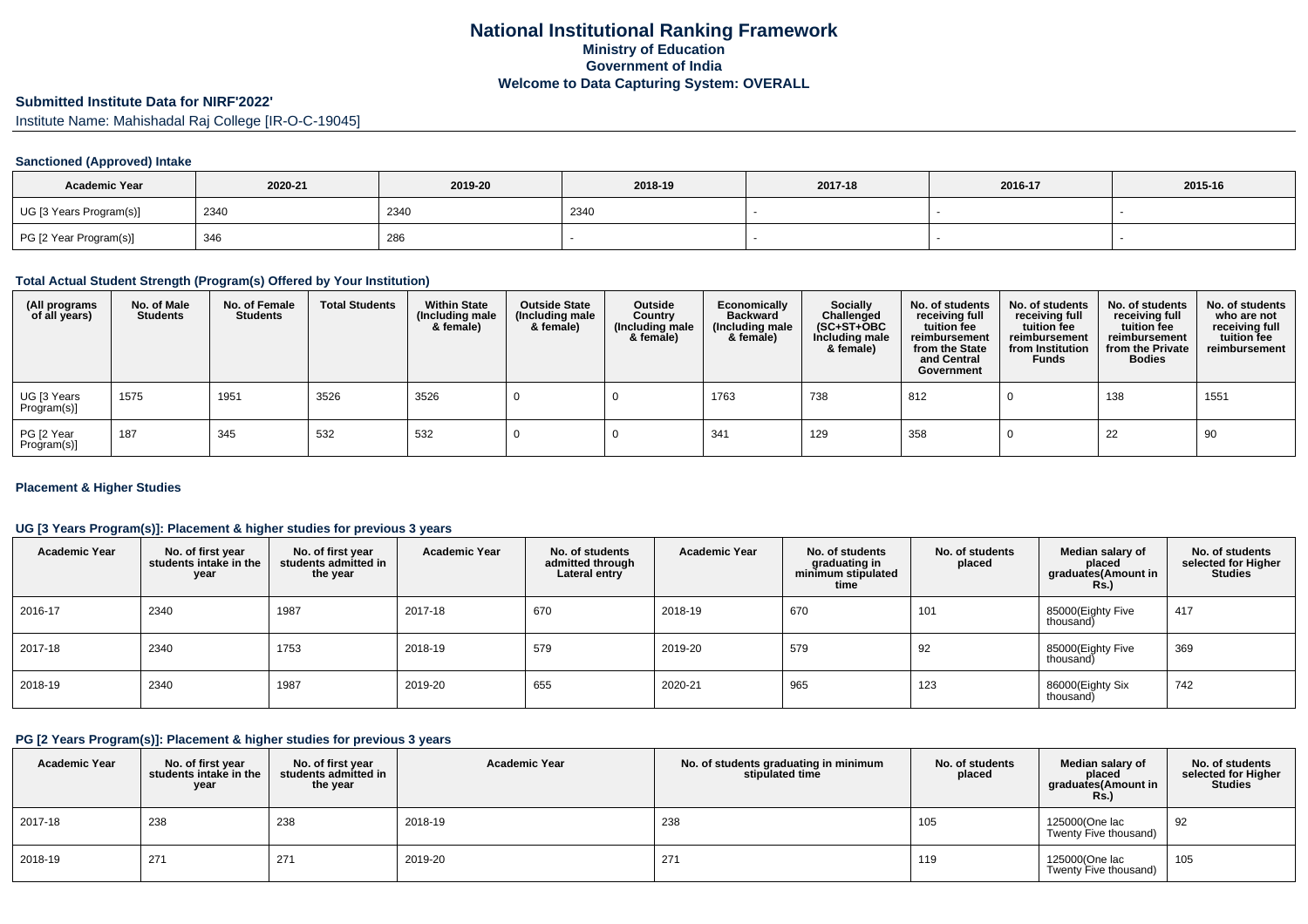| 2019-20 | 286 | $\sim$<br>72<br>∠∪∪ | 2020-21 | 220 | 212 | 127000(One lac<br>$\overline{\phantom{0}}$<br>ty Sever<br>$\overline{ }$<br>thousand |  |
|---------|-----|---------------------|---------|-----|-----|--------------------------------------------------------------------------------------|--|
|---------|-----|---------------------|---------|-----|-----|--------------------------------------------------------------------------------------|--|

### **Ph.D Student Details**

|                                                      | Ph.D (Student pursuing doctoral program till 2020-21 Students admitted in the academic year 2020-21 should not be entered here.) |         |                       |  |  |  |  |
|------------------------------------------------------|----------------------------------------------------------------------------------------------------------------------------------|---------|-----------------------|--|--|--|--|
|                                                      |                                                                                                                                  |         | <b>Total Students</b> |  |  |  |  |
| Full Time                                            |                                                                                                                                  |         |                       |  |  |  |  |
| Part Time                                            |                                                                                                                                  | 6       |                       |  |  |  |  |
|                                                      | No. of Ph.D students graduated (including Integrated Ph.D)                                                                       |         |                       |  |  |  |  |
|                                                      | 2020-21                                                                                                                          | 2019-20 | 2018-19               |  |  |  |  |
| Full Time                                            |                                                                                                                                  |         |                       |  |  |  |  |
| Part Time                                            |                                                                                                                                  | 0       |                       |  |  |  |  |
|                                                      | PG (Student pursuing MD/MS/DNB program till 2020-21 Students admitted in the academic year 2021 - 22 should not be entered here) |         |                       |  |  |  |  |
|                                                      | Number of students pursuing PG (MD/MS/DNB) program                                                                               |         | $\bf{0}$              |  |  |  |  |
| No. of students Graduating in PG (MD/MS/DNB) program |                                                                                                                                  |         |                       |  |  |  |  |
| 2020-21<br>2019-20<br>2018-19                        |                                                                                                                                  |         |                       |  |  |  |  |
| 0                                                    |                                                                                                                                  |         |                       |  |  |  |  |

## **Online Education**

| . Does all programs/courses were completed on time.                                             |                                                                                       | Yes                                                                                                                                                                                                                                                                                                                                                                                                                                                                                                                                                                                                                                                                                                                                                                                                                                                                                                                                  |                                                |  |  |
|-------------------------------------------------------------------------------------------------|---------------------------------------------------------------------------------------|--------------------------------------------------------------------------------------------------------------------------------------------------------------------------------------------------------------------------------------------------------------------------------------------------------------------------------------------------------------------------------------------------------------------------------------------------------------------------------------------------------------------------------------------------------------------------------------------------------------------------------------------------------------------------------------------------------------------------------------------------------------------------------------------------------------------------------------------------------------------------------------------------------------------------------------|------------------------------------------------|--|--|
| 2. Measures taken to complete the syllabus of courses and programs.                             |                                                                                       | We have created online platform (Google Meet) for conducting Online Classes (UG and PG) of the college as per syllabus of<br>Vidyasagar University (affiliating University). Each department of the college connected with the students by creating a Whatsapp<br>Group for providing the links of the classes as per college routine (specially prepared for<br>syllabi within the stipulated time prescribed by Vidyasagar University and conveyed the study materials and students related<br>information time to time. Study materials are also provided to the students through our college Website<br>(www.mahishadalrajcollege.com). Each department arranged Internal Assessment on time through online mode to maintain the<br>flow of study for the students. Interactions with the students are made through online as well as departmental Whatsapp Group<br>and feedback from the students are also taken time to time. |                                                |  |  |
| 3. The period of delay in completion of syllabus (in months).                                   |                                                                                       |                                                                                                                                                                                                                                                                                                                                                                                                                                                                                                                                                                                                                                                                                                                                                                                                                                                                                                                                      |                                                |  |  |
| 4. The period of delay in conducting exams (in months).                                         |                                                                                       |                                                                                                                                                                                                                                                                                                                                                                                                                                                                                                                                                                                                                                                                                                                                                                                                                                                                                                                                      |                                                |  |  |
| <b>Portal Name</b>                                                                              | No. of students offered online courses which have credit<br>transferred to transcript | Total no, of online courses which have credit transferred<br>to the transcript                                                                                                                                                                                                                                                                                                                                                                                                                                                                                                                                                                                                                                                                                                                                                                                                                                                       | Total no. of credits transferred to transcript |  |  |
| Swayam                                                                                          |                                                                                       |                                                                                                                                                                                                                                                                                                                                                                                                                                                                                                                                                                                                                                                                                                                                                                                                                                                                                                                                      |                                                |  |  |
| <b>GOOGLE MEET</b><br>960                                                                       |                                                                                       | 3196<br>51                                                                                                                                                                                                                                                                                                                                                                                                                                                                                                                                                                                                                                                                                                                                                                                                                                                                                                                           |                                                |  |  |
| 5. No. of courses developed and available online on Swayam platform by your institution faculty |                                                                                       |                                                                                                                                                                                                                                                                                                                                                                                                                                                                                                                                                                                                                                                                                                                                                                                                                                                                                                                                      |                                                |  |  |

## **Financial Resources: Utilised Amount for the Capital expenditure for previous 3 years**

| Academic Year                                                                                        | 2020-21                | 2019-20                | 2018-19                |  |  |  |  |
|------------------------------------------------------------------------------------------------------|------------------------|------------------------|------------------------|--|--|--|--|
|                                                                                                      | <b>Utilised Amount</b> | <b>Utilised Amount</b> | <b>Utilised Amount</b> |  |  |  |  |
| Annual Capital Expenditure on Academic Activities and Resources (excluding expenditure on buildings) |                        |                        |                        |  |  |  |  |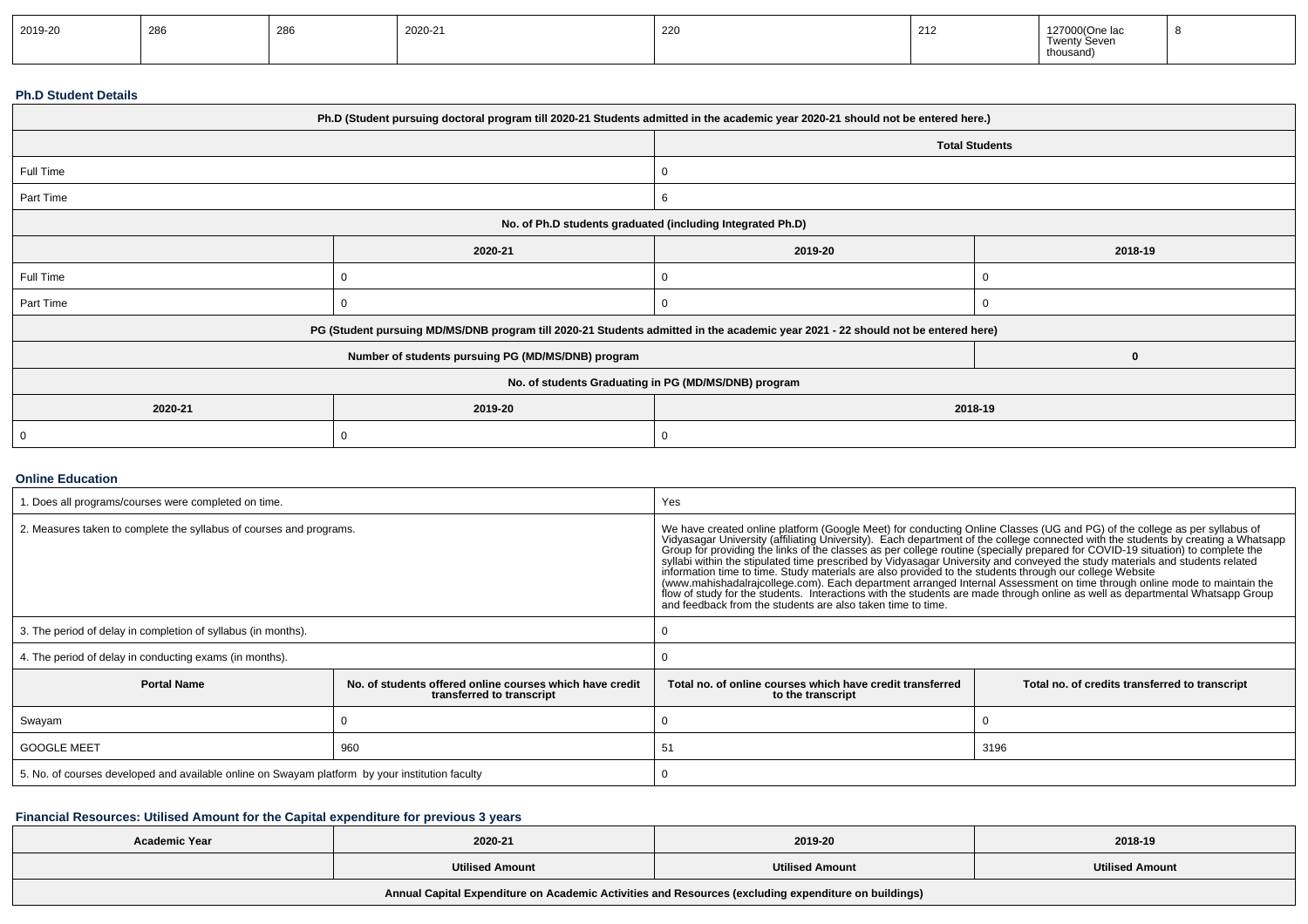| Library                                                                                         | 805690 (Eight lac Five thousand Six hundred Ninety)                     | 7514440 (Seven lac Fifty One thousa nd Four hundred Forty)          | 735450 (Seven lac Thirty Five thous and Four hundred Fifty)       |
|-------------------------------------------------------------------------------------------------|-------------------------------------------------------------------------|---------------------------------------------------------------------|-------------------------------------------------------------------|
| New Equipment for Laboratories                                                                  | 10250756 (Ten crore Two lac Fifty t housand Seven hundred<br>Fifty Six) | 7815450 (Seventy Eight lac Fifteen t housand Four hundred<br>Fifty) | 6576702 (Sixty Five lac Seventy Six thousand Seven hundred<br>Two |
| <b>Engineering Workshops</b>                                                                    | 0 (Zero)                                                                | 0 (Zero)                                                            | 0 (Zero)                                                          |
| Other expenditure on creation of Capital Assets (excluding<br>expenditure on Land and Building) | 6320750 (Sixty Three lac Twenty to usand Seven hundred<br>Fifty.        | 5565700 (Fifty Five lac Sixty Five thousand Seven hundred)          | 1805750 (Eighteen lac Five thousand Seven hundred Fifty)          |

## **Financial Resources: Utilised Amount for the Operational expenditure for previous 3 years**

| <b>Academic Year</b>                                                                                                                                                                           | 2020-21                                                                             | 2019-20                                                                             | 2018-19                                                                 |  |  |  |  |  |
|------------------------------------------------------------------------------------------------------------------------------------------------------------------------------------------------|-------------------------------------------------------------------------------------|-------------------------------------------------------------------------------------|-------------------------------------------------------------------------|--|--|--|--|--|
|                                                                                                                                                                                                | <b>Utilised Amount</b>                                                              | <b>Utilised Amount</b>                                                              | <b>Utilised Amount</b>                                                  |  |  |  |  |  |
| <b>Annual Operational Expenditure</b>                                                                                                                                                          |                                                                                     |                                                                                     |                                                                         |  |  |  |  |  |
| Salaries (Teaching and Non Teaching staff)                                                                                                                                                     | 95642850 (Nine crore Fifty Six thousand Forty Two thousand<br>Eight hundred Twenty) | 82475750 (Eight crore Twenty Four lac Seventy Five thousand<br>Seven hundred Fifty) | 69285200 (Six crore Ninety Two lac Eighty Five thousand Two<br>hundred) |  |  |  |  |  |
| Maintenance of Academic Infrastructure or consumables and<br>other running expenditures(excluding maintenance of hostels<br>and allied services, rent of the building, depreciation cost, etc) | 5123200 (Fifty One lac Twenty Three Two hundred)                                    | 672900 (Six lac Seventy Two thousand Nine hundred)                                  | 4527120 (Forty Five lac Twenty Seven thousand One hundred<br>Twenty)    |  |  |  |  |  |
| Seminars/Conferences/Workshops                                                                                                                                                                 | 215900 (Two lac Fifteen thousand Nine hundred)                                      | 350000 (Three lac Fifty thousand)                                                   | 480000 (Four lac Eighty thousand)                                       |  |  |  |  |  |

#### **IPR**

 $\Box$ 

| Calendar year            | 2020 | 2019 | 2018 |
|--------------------------|------|------|------|
| No. of Patents Published |      |      |      |
| No. of Patents Granted   |      |      |      |

## **Sponsored Research Details**

| <b>Financial Year</b>                    | 2020-21   | 2019-20   | 2018-19 |
|------------------------------------------|-----------|-----------|---------|
| Total no. of Sponsored Projects          |           |           |         |
| Total no. of Funding Agencies            |           |           |         |
| Total Amount Received (Amount in Rupees) | 300000    | 300000    |         |
| Amount Received in Words                 | Three Lac | Three Lac | Zero    |

## **Consultancy Project Details**

| <b>Financial Year</b>                    | 2020-21 | 2019-20 | 2018-19 |
|------------------------------------------|---------|---------|---------|
| Total no. of Consultancy Projects        |         |         |         |
| Total no. of Client Organizations        |         |         |         |
| Total Amount Received (Amount in Rupees) |         |         |         |
| Amount Received in Words                 | Zero    | Zero    | Zero    |

## **Executive Development Program/Management Development Programs**

| <b>Financial Year</b><br>2020-21 | 2019-20<br>. | 2018-19 |
|----------------------------------|--------------|---------|
|----------------------------------|--------------|---------|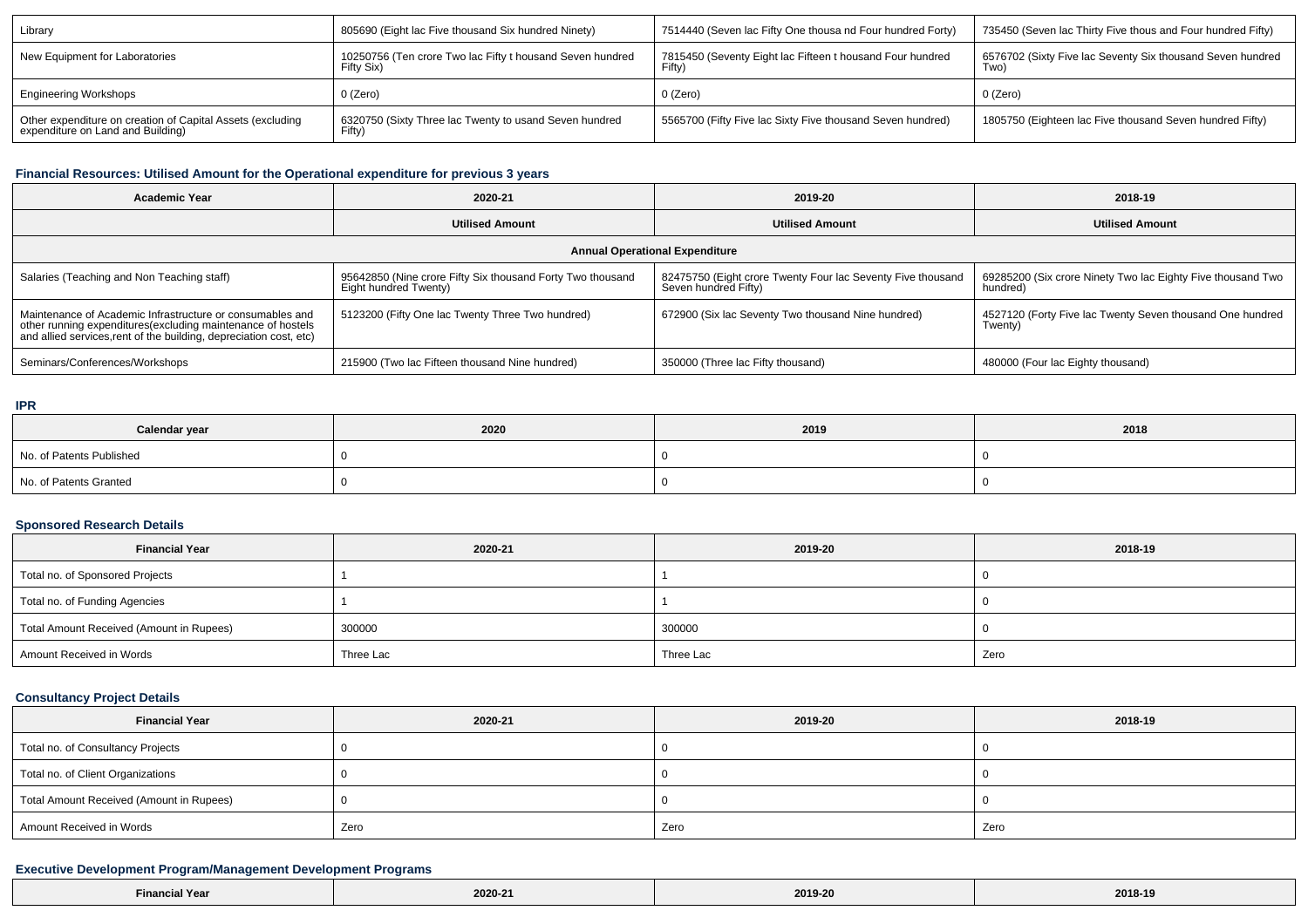| Total no. of Executive Development Programs/ Management<br>Development Programs   |      |      |      |
|-----------------------------------------------------------------------------------|------|------|------|
| Total no. of Participants                                                         |      |      |      |
| Total Annual Earnings (Amount in Rupees)(Excluding Lodging<br>& Boarding Charges) |      |      |      |
| Total Annual Earnings in Words                                                    | Zero | Zero | Zero |

## **PCS Facilities: Facilities of physically challenged students**

| 1. Do your institution buildings have Lifts/Ramps?                                                                                                         | Yes, less than 40% of the buildings |
|------------------------------------------------------------------------------------------------------------------------------------------------------------|-------------------------------------|
| 2. Do your institution have provision for walking aids, including wheelchairs and transportation from one building to another for<br>handicapped students? | Yes                                 |
| 3. Do your institution buildings have specially designed toilets for handicapped students?                                                                 | Not available                       |

## **Accreditation**

### **NBA Accreditation**

| a valid NBA Accreditation?<br>nstitute have a | NO |
|-----------------------------------------------|----|
|-----------------------------------------------|----|

## **NAAC Accreditation**

| 1. Does your institute have a valid NAAC Accreditation? |            | YES         |      |  |  |
|---------------------------------------------------------|------------|-------------|------|--|--|
| Valid from                                              | Valid upto | <b>CGPA</b> |      |  |  |
| $05-11-2016$                                            | 04-11-2021 |             | 3.03 |  |  |

## **Faculty Details**

| Srno           | Name                                  | Age | Designation         | Gender | Qualification | <b>Experience (In</b><br>Months) | <b>Currently working</b><br>with institution? | <b>Joining Date</b> | <b>Leaving Date</b>      | <b>Association type</b> |
|----------------|---------------------------------------|-----|---------------------|--------|---------------|----------------------------------|-----------------------------------------------|---------------------|--------------------------|-------------------------|
|                | <b>ABANTIKA</b><br><b>CHAKRABORTY</b> | 26  | Other               | Female | M.A           | 32                               | Yes                                           | 22-11-2018          | $\sim$                   | Regular                 |
| $\overline{2}$ | <b>ACHINTA MAHATO</b>                 | 35  | Other               | Male   | M.Sc.         | 27                               | Yes                                           | 10-04-2019          | $\sim$                   | Regular                 |
| 3              | AKSHAYA DAS                           | 28  | Other               | Male   | M.Sc.         | 34                               | Yes                                           | 08-09-2018          | $\sim$                   | Regular                 |
|                | <b>ALAK DAS</b>                       | 39  | Other               | Male   | M. Phil       | 167                              | Yes                                           | 01-09-2007          | $\overline{\phantom{a}}$ | Regular                 |
| 5              | AMIT KUMAR<br>MANNA                   | 29  | Other               | Male   | M.Sc.         | 47                               | Yes                                           | 16-08-2017          | $\sim$                   | Regular                 |
| 6              | <b>AMITAVA MISTRY</b>                 | 53  | Associate Professor | Male   | M.A           | 294                              | Yes                                           | 02-01-1997          | $\overline{\phantom{a}}$ | Regular                 |
| $\overline{7}$ | ANJANA SENAPATI                       | 29  | Other               | Female | M.A           | 32                               | Yes                                           | 15-11-2018          | $\sim$                   | Regular                 |
| 8              | ANTARA<br>ADHIKARY                    | 27  | Other               | Female | M.A           | 59                               | Yes                                           | 08-08-2016          | $\sim$                   | Regular                 |
| 9              | ANUSHILA SAHOO                        | 29  | Other               | Female | M.A           | 47                               | Yes                                           | 12-08-2017          | $\sim$                   | Regular                 |
| 10             | ARINDAM<br><b>CHAKRABORTY</b>         | 36  | Other               | Male   | M.A           | 47                               | Yes                                           | 16-08-2017          | $\sim$                   | Regular                 |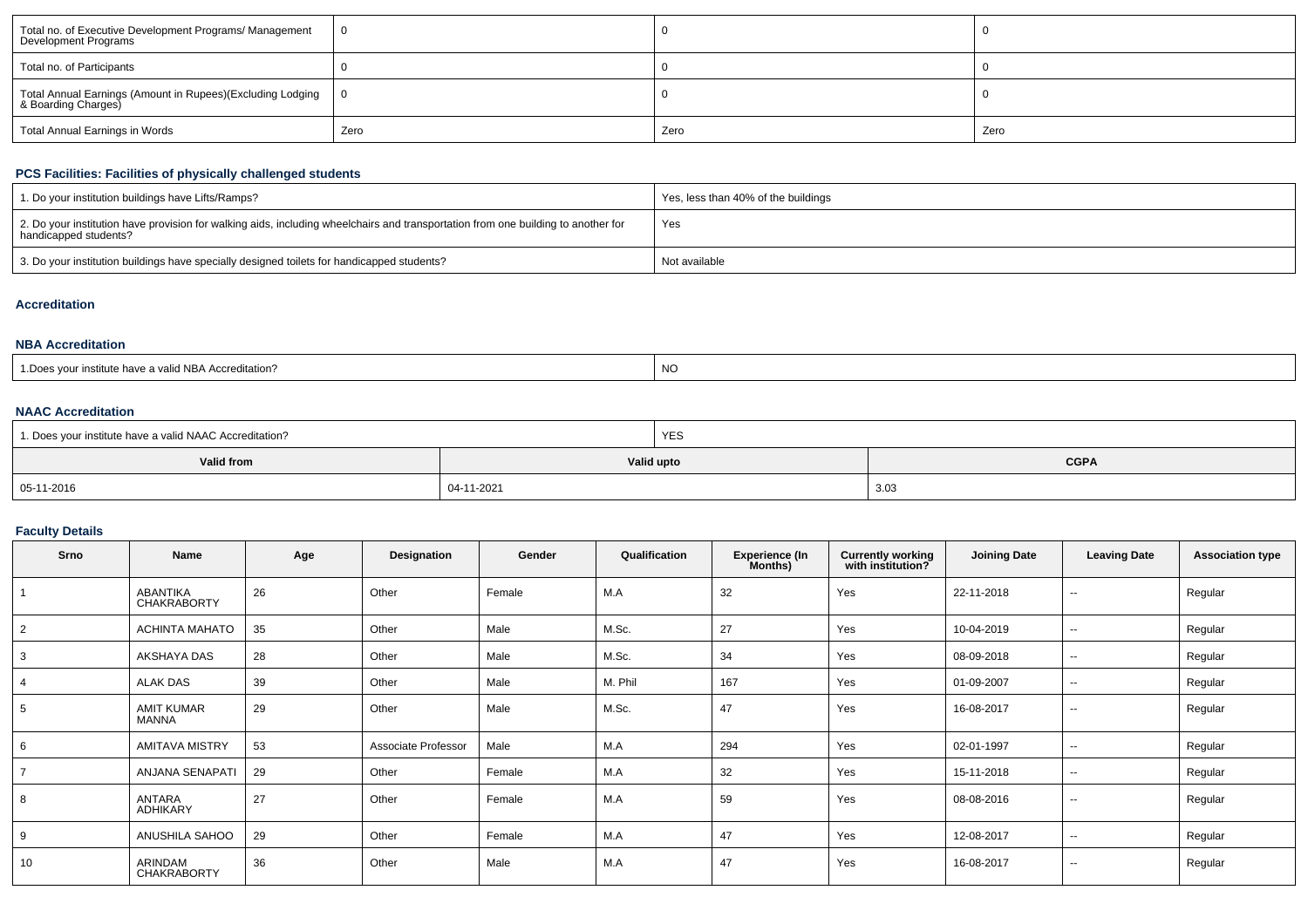| 11 | <b>ARNAB PATRA</b>                 | 29 | Other                                               | Male   | <b>MBA</b> | 26  | Yes | 03-05-2019 | $\sim$                   | Regular |
|----|------------------------------------|----|-----------------------------------------------------|--------|------------|-----|-----|------------|--------------------------|---------|
| 12 | ARUNABHA PATRA                     | 30 | Other                                               | Male   | M.A        | 34  | Yes | 02-09-2018 | $\sim$                   | Regular |
| 13 | ASHLESHA RAI                       | 31 | <b>Assistant Professor</b>                          | Female | M.A        | 23  | Yes | 24-08-2019 | $\sim$                   | Regular |
| 14 | <b>ATANU METYA</b>                 | 26 | Other                                               | Male   | M.Sc.      | 27  | Yes | 02-04-2019 | $\overline{\phantom{a}}$ | Regular |
| 15 | AVINABA<br><b>SAMANTA</b>          | 32 | Other                                               | Male   | M.Sc.      | 119 | Yes | 03-08-2011 | $\overline{\phantom{a}}$ | Regular |
| 16 | <b>BADAL KUMAR</b><br><b>BERA</b>  | 62 | Associate Professor                                 | Male   | M.COM      | 453 | Yes | 05-10-1983 | $\overline{\phantom{a}}$ | Regular |
| 17 | <b>BARUN KUMAR</b><br><b>GHOSH</b> | 39 | <b>Assistant Professor</b>                          | Male   | M.A        | 83  | Yes | 02-03-2020 | $\overline{\phantom{a}}$ | Regular |
| 18 | <b>BHANUMATI ROY</b>               | 49 | <b>Assistant Professor</b>                          | Female | M.A        | 155 | Yes | 27-08-2008 | $\overline{\phantom{a}}$ | Regular |
| 19 | <b>BHASKAR</b><br><b>BHOWMIK</b>   | 29 | Other                                               | Male   | M.Sc.      | 47  | Yes | 16-08-2017 | $\sim$                   | Regular |
| 20 | <b>BINAY KUMAR</b><br><b>PAUL</b>  | 30 | Other                                               | Male   | M.A        | 24  | Yes | 02-07-2019 | $\sim$                   | Regular |
| 21 | <b>BISWAJIT MAITY</b>              | 37 | Other                                               | Male   | M.A        | 47  | Yes | 16-08-2017 | $\sim$                   | Regular |
| 22 | <b>BIVASH MISTRI</b>               | 40 | <b>Assistant Professor</b>                          | Male   | M.A        | 84  | Yes | 22-07-2014 | $\sim$                   | Regular |
| 23 | <b>CHANDAN BERA</b>                | 37 | Other                                               | Male   | M.A        | 151 | Yes | 06-12-2008 | $\overline{\phantom{a}}$ | Regular |
| 24 | DEBABRATA MAJI                     | 26 | Other                                               | Male   | M.Sc.      | 34  | Yes | 18-09-2018 | $\sim$                   | Regular |
| 25 | DEBALEENA<br>SARKAR                | 30 | Other                                               | Female | M.Sc.      | 30  | Yes | 22-01-2019 | $\overline{\phantom{a}}$ | Regular |
| 26 | DEBARATI BHANJA                    | 31 | Other                                               | Female | M.A        | 34  | Yes | 13-09-2018 | $\overline{\phantom{a}}$ | Regular |
| 27 | <b>DEBASHIS</b><br><b>MANDAL</b>   | 23 | Other                                               | Male   | M.Sc.      | 24  | Yes | 04-07-2019 | $\overline{\phantom{a}}$ | Regular |
| 28 | <b>DEBLINA HAZRA</b>               | 32 | <b>Assistant Professor</b>                          | Male   | M.A        | 22  | Yes | 25-09-2019 | $\overline{\phantom{a}}$ | Regular |
| 29 | <b>DEEPMALA</b><br><b>MAHATO</b>   | 27 | Other                                               | Female | M.A        | 52  | Yes | 07-03-2017 | $\overline{\phantom{a}}$ | Regular |
| 30 | <b>DIPANWITA PAL</b>               | 28 | Other                                               | Female | M.Sc.      | 34  | Yes | 14-09-2018 | $\sim$                   | Regular |
| 31 | <b>DOLAN SAHOO</b>                 | 34 | Other                                               | Female | MP.Ed.     | 107 | Yes | 04-08-2012 | $\sim$                   | Regular |
| 32 | DR ABUL KALAM<br><b>BISWAS</b>     | 35 | <b>Assistant Professor</b>                          | Male   | Ph.D       | 39  | Yes | 02-04-2018 | $\sim$                   | Regular |
| 33 | DR AMIT KUMAR<br>DAS               | 41 | <b>Assistant Professor</b>                          | Male   | Ph.D       | 16  | Yes | 12-03-2020 | $\overline{\phantom{a}}$ | Regular |
| 34 | DR ANIRBAN<br>PATTANAYAK           | 33 | Other                                               | Male   | Ph.D       | 107 | Yes | 02-08-2012 | $\sim$                   | Regular |
| 35 | DR ANUP KUMAR<br><b>SINGHA</b>     | 43 | <b>Assistant Professor</b>                          | Male   | Ph.D       | 77  | Yes | 04-02-2015 | $\sim$                   | Regular |
| 36 | DR ANWESHA<br><b>MUKHERJEE</b>     | 33 | <b>Assistant Professor</b>                          | Female | Ph.D       | 23  | Yes | 22-08-2019 | $\sim$                   | Regular |
| 37 | DR ASIM KUMAR<br><b>BERA</b>       | 63 | Dean / Principal /<br>Director / Vice<br>Chancellor | Male   | Ph.D       | 180 | Yes | 09-06-2008 | $\overline{\phantom{a}}$ | Regular |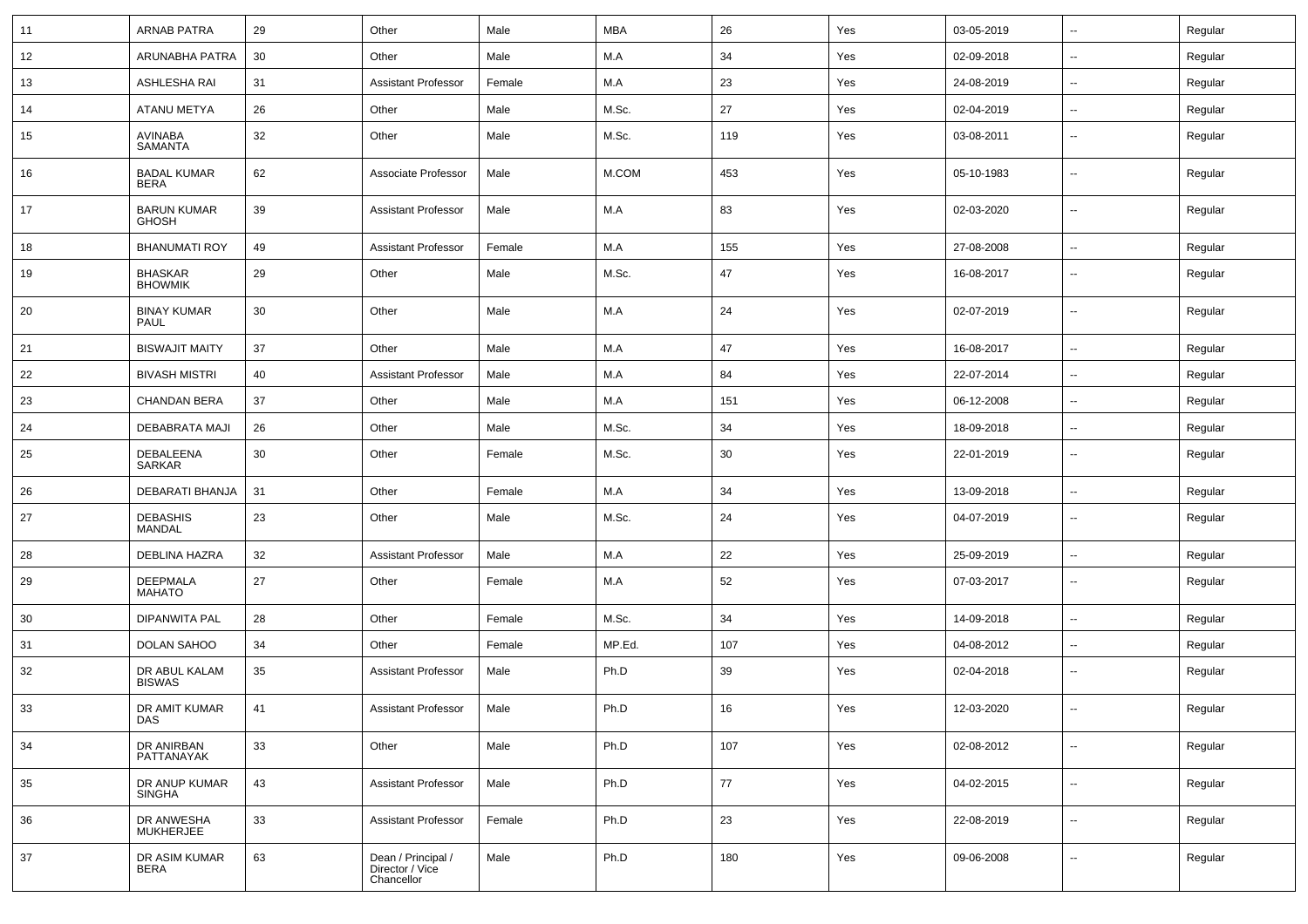| 38 | DR ASIM SUNDAR<br><b>MISHRA</b>  | 42 | Other                      | Male   | Ph.D  | 180 | Yes | 01-08-2006 | $\overline{\phantom{a}}$ | Regular |
|----|----------------------------------|----|----------------------------|--------|-------|-----|-----|------------|--------------------------|---------|
| 39 | DR ASIS DE                       | 47 | Associate Professor        | Male   | Ph.D  | 249 | Yes | 01-11-2000 | ⊷.                       | Regular |
| 40 | DR BISWAJIT<br><b>SINGHA</b>     | 44 | <b>Assistant Professor</b> | Male   | Ph.D  | 49  | Yes | 05-06-2017 | --                       | Regular |
| 41 | DR DEBABRATA<br>MAITY            | 48 | Other                      | Male   | Ph.D  | 191 | Yes | 01-09-2005 | $\overline{\phantom{a}}$ | Regular |
| 42 | DR JAYANTA<br><b>KUMAR DEY</b>   | 49 | Associate Professor        | Male   | Ph.D  | 230 | Yes | 21-05-2002 | $\overline{\phantom{a}}$ | Regular |
| 43 | DR JOYDEB<br>MANNA               | 39 | <b>Assistant Professor</b> | Male   | Ph.D  | 75  | Yes | 20-04-2015 | $\overline{\phantom{a}}$ | Regular |
| 44 | DR MANAS KUMAR<br>MAITI          | 51 | Associate Professor        | Male   | Ph.D  | 287 | Yes | 01-09-1997 | $\overline{\phantom{a}}$ | Regular |
| 45 | DR NABABRATA<br><b>GHOSHAL</b>   | 49 | Associate Professor        | Male   | Ph.D  | 222 | Yes | 17-01-2003 | $\overline{\phantom{a}}$ | Regular |
| 46 | DR NABANITA BAG<br>MAITI         | 45 | Associate Professor        | Female | Ph.D  | 230 | Yes | 13-05-2002 | $\overline{\phantom{a}}$ | Regular |
| 47 | DR NANDADULAL<br>MANDAL          | 38 | Other                      | Male   | Ph.D  | 27  | Yes | 02-04-2019 | $\overline{\phantom{a}}$ | Regular |
| 48 | DR NILANGSHU<br>ADHIKARY         | 45 | Other                      | Male   | Ph.D  | 107 | Yes | 02-08-2012 | $\overline{\phantom{a}}$ | Regular |
| 49 | DR NIRMAL<br><b>CHAKRABORTY</b>  | 53 | Associate Professor        | Male   | Ph.D  | 260 | Yes | 18-11-1999 | $\overline{\phantom{a}}$ | Regular |
| 50 | DR PRABHAS<br><b>KUMAR ROY</b>   | 59 | Associate Professor        | Male   | Ph.D  | 344 | Yes | 01-12-1992 | $\overline{\phantom{a}}$ | Regular |
| 51 | DR PRADIP PATRA                  | 38 | <b>Assistant Professor</b> | Male   | Ph.D  | 150 | Yes | 29-01-2009 | $\overline{\phantom{a}}$ | Regular |
| 52 | DR PRIYANKA<br><b>CHOWDHURY</b>  | 34 | <b>Assistant Professor</b> | Female | Ph.D  | 52  | Yes | 01-04-2017 | $\overline{\phantom{a}}$ | Regular |
| 53 | DR RAJKUMAR<br><b>GUCHHAIT</b>   | 37 | Other                      | Male   | Ph.D  | 156 | Yes | 14-07-2008 | $\overline{\phantom{a}}$ | Regular |
| 54 | DR SAMPA BASU                    | 58 | Associate Professor        | Female | Ph.D  | 233 | Yes | 20-02-2002 | $\overline{\phantom{a}}$ | Regular |
| 55 | DR SANGITA<br><b>MITRA</b>       | 51 | Associate Professor        | Female | Ph.D  | 243 | Yes | 10-04-2001 | $\overline{\phantom{a}}$ | Regular |
| 56 | DR SANJAY SEN                    | 50 | Associate Professor        | Male   | Ph.D  | 243 | Yes | 30-04-2001 | $\overline{\phantom{a}}$ | Regular |
| 57 | DR SOMA CHANDA                   | 38 | <b>Assistant Professor</b> | Female | Ph.D  | 55  | Yes | 14-12-2016 | Ξ.                       | Regular |
| 58 | DR SOURAV<br>KUMAR<br>PATTANAYAK | 38 | Other                      | Male   | M.Sc. | 26  | Yes | 03-05-2019 | $\sim$                   | Regular |
| 59 | DR SUBHAMOY<br>DAS               | 51 | Associate Professor        | Male   | Ph.D  | 245 | Yes | 14-02-2001 | н.                       | Regular |
| 60 | DR SUBIKASH<br>MOOKHERJEE        | 50 | Associate Professor        | Male   | Ph.D  | 258 | Yes | 12-01-2000 | $\overline{\phantom{a}}$ | Regular |
| 61 | DR SUJIT MONDAL                  | 37 | <b>Assistant Professor</b> | Male   | Ph.D  | 24  | Yes | 26-07-2019 | н.                       | Regular |
| 62 | DR SUMIPARNA<br>MAITY            | 42 | <b>Assistant Professor</b> | Female | Ph.D  | 136 | Yes | 01-04-2010 | н.                       | Regular |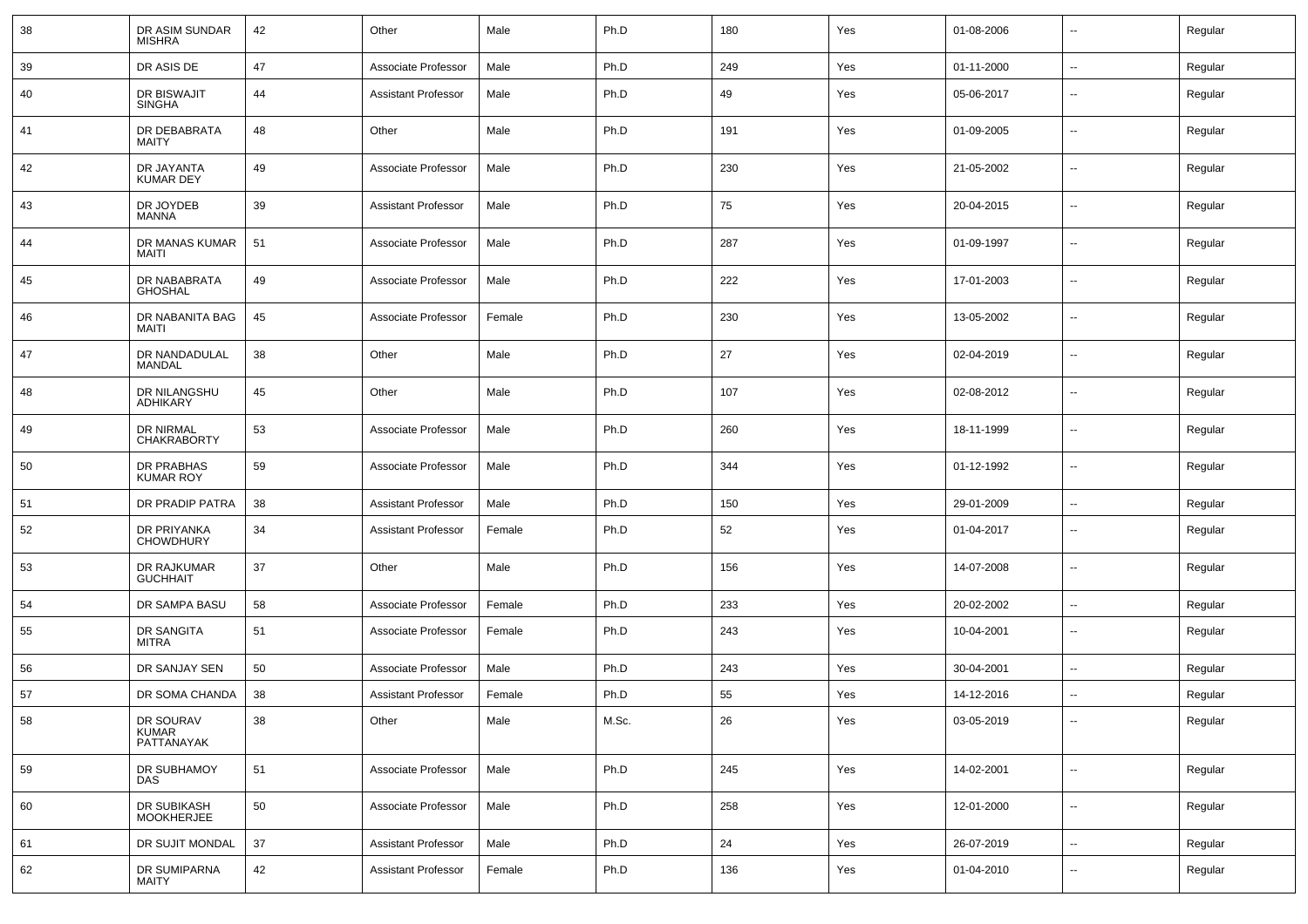| 63 | DR TUSHAR<br><b>GHORAMI</b>                 | 41     | Other                      | Male   | Ph.D  | 83  | Yes | 03-08-2014 | $\sim$                   | Regular |
|----|---------------------------------------------|--------|----------------------------|--------|-------|-----|-----|------------|--------------------------|---------|
| 64 | <b>DWITY DAS</b>                            | 34     | Other                      | Female | M.Sc. | 130 | Yes | 01-10-2010 | $\sim$                   | Regular |
| 65 | <b>GOBINDA</b><br><b>SAMANTA</b>            | 33     | Other                      | Male   | M.A   | 73  | Yes | 29-06-2015 | $\sim$                   | Regular |
| 66 | <b>GOPINATH</b><br><b>ADHIKARY</b>          | 26     | Other                      | Male   | M.A   | 32  | Yes | 15-11-2018 | $\sim$                   | Regular |
| 67 | JAHIR ABBAS<br>KHAN                         | 34     | Other                      | Male   | M.A   | 141 | Yes | 21-10-2009 | $\sim$                   | Regular |
| 68 | <b>JAYASREE MAITY</b>                       | 35     | Other                      | Female | M.Sc. | 107 | Yes | 02-08-2012 | $\sim$                   | Regular |
| 69 | <b>JOYENDU</b><br><b>BATABYAL</b>           | 28     | Other                      | Male   | M.Sc. | 28  | Yes | 01-04-2019 | $\sim$                   | Regular |
| 70 | <b>KRISHNA</b><br><b>SAMANTA PAIK</b>       | 32     | Other                      | Female | M.A   | 91  | Yes | 05-12-2013 | $\sim$                   | Regular |
| 71 | KRISHNENDU<br>MANNA                         | 33     | Other                      | Male   | M.Sc. | 76  | Yes | 02-08-2015 | $\sim$                   | Regular |
| 72 | KUHELI PRAMANIK                             | 30     | Other                      | Female | M.A   | 47  | Yes | 16-08-2017 | $\sim$                   | Regular |
| 73 | LATIKA DAS                                  | 29     | Other                      | Female | M.A   | 27  | Yes | 02-04-2019 | $\overline{\phantom{a}}$ | Regular |
| 74 | LITAN KUMAR DAS                             | 35     | <b>Assistant Professor</b> | Male   | M.Sc. | 77  | Yes | 04-02-2015 | $\sim$                   | Regular |
| 75 | MADHUCHHANDA<br><b>PRAMANIK</b>             | 28     | Other                      | Female | M.A   | 46  | Yes | 04-09-2017 | $\sim$                   | Regular |
| 76 | MADHUMITA JANA                              | 33     | <b>Assistant Professor</b> | Female | M.A   | 54  | Yes | 30-06-2020 | $\sim$                   | Regular |
| 77 | <b>MADHUMITA</b><br>SASMAL                  | 32     | Other                      | Female | M.Sc. | 107 | Yes | 03-08-2012 | $\overline{\phantom{a}}$ | Regular |
| 78 | <b>MAHUA MAITY</b>                          | 34     | Other                      | Female | M.A   | 131 | Yes | 05-08-2010 | $\sim$                   | Regular |
| 79 | <b>MANIK DAS</b>                            | 29     | Other                      | Male   | M.Sc. | 77  | Yes | 03-02-2015 | $\sim$                   | Regular |
| 80 | MD ABID AZAD                                | 26     | <b>Assistant Professor</b> | Male   | M.A   | 20  | Yes | 15-11-2019 | $\sim$                   | Regular |
| 81 | <b>MIHIR MONDAL</b>                         | 28     | <b>Assistant Professor</b> | Male   | M.A   | 22  | Yes | 17-09-2019 | $\overline{\phantom{a}}$ | Regular |
| 82 | <b>MOUMITA DAS</b>                          | 31     | Other                      | Female | M.Sc. | 83  | Yes | 14-08-2014 | $\overline{\phantom{a}}$ | Regular |
| 83 | MOUMITA JANA                                | 38     | Other                      | Female | M.Sc. | 167 | Yes | 14-08-2007 | $\overline{\phantom{a}}$ | Regular |
| 84 | <b>MOUMITA KAR</b>                          | 30     | Other                      | Female | M.Sc. | 47  | Yes | 16-08-2017 | $\sim$                   | Regular |
| 85 | <b>MOUMITA</b><br>PRADHAN<br><b>SAMANTA</b> | 32     | Other                      | Female | M.A   | 72  | Yes | 17-07-2015 | $\overline{\phantom{a}}$ | Regular |
| 86 | NABAMITA ADAK                               | 38     | Other                      | Female | $M.A$ | 175 | Yes | 12-12-2006 | $\sim$                   | Regular |
| 87 | NANDITA MANNA<br>SAMANTA                    | 36     | Other                      | Female | M.A   | 120 | Yes | 11-07-2011 | $\sim$                   | Regular |
| 88 | NILKANTA DAS<br><b>ADHIKARY</b>             | $27\,$ | Other                      | Male   | M.A   | 32  | Yes | 15-11-2018 | $\sim$                   | Regular |
| 89 | NIRMALENDU<br>MAITI                         | 27     | Other                      | Male   | M.A   | 59  | Yes | 02-08-2016 | $\sim$                   | Regular |
| 90 | PANKAJ MAITY                                | 26     | Other                      | Male   | M.Sc. | 34  | Yes | 02-09-2018 | $\sim$                   | Regular |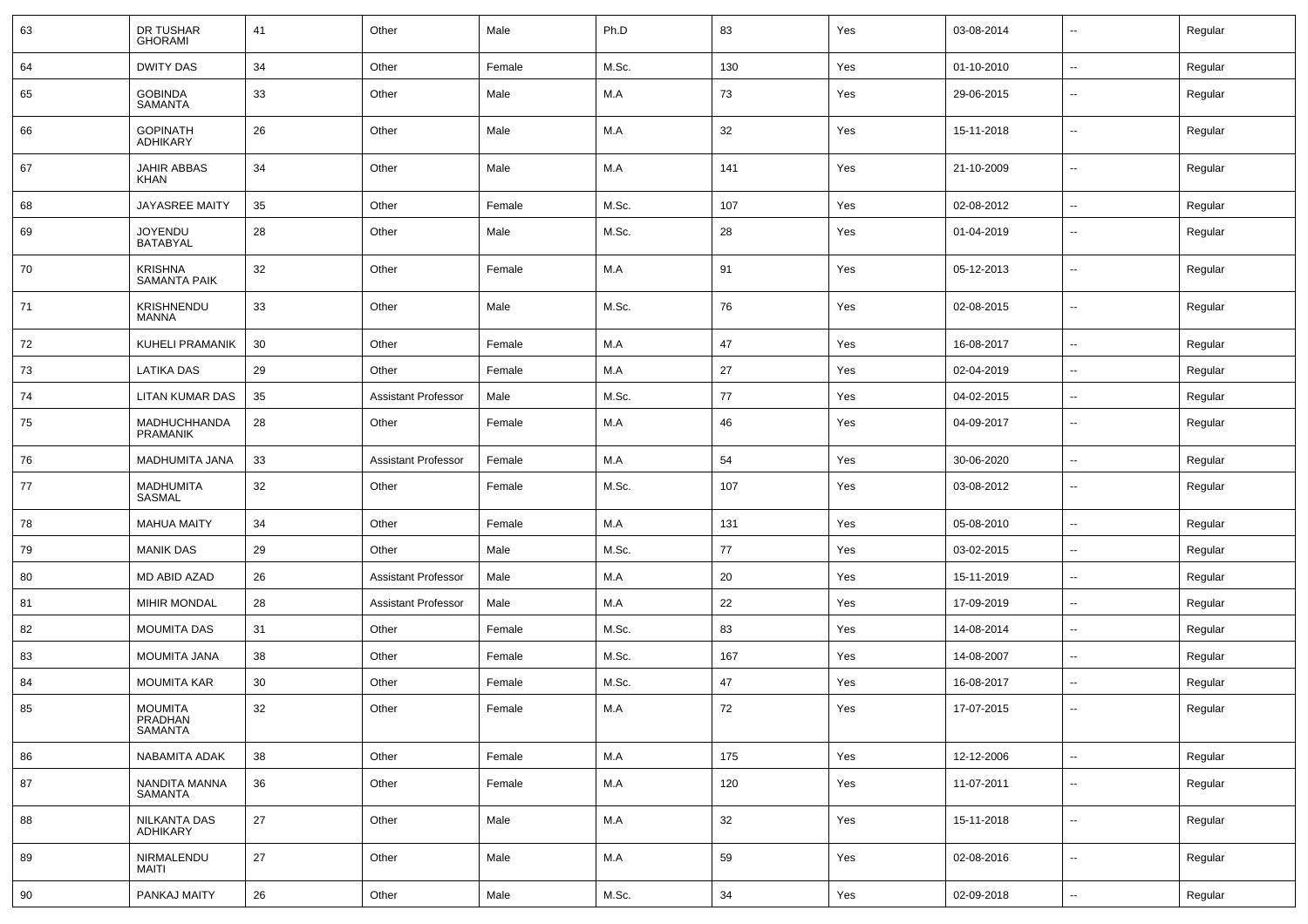| 91  | PAPIYA SAMANTA                       | 29 | Other                      | Female | M.Sc.   | 29  | Yes | 07-02-2019 | $\overline{\phantom{a}}$ | Regular |
|-----|--------------------------------------|----|----------------------------|--------|---------|-----|-----|------------|--------------------------|---------|
| 92  | <b>PARAMITA</b><br><b>SAMANTA</b>    | 36 | Other                      | Female | M.A     | 107 | Yes | 02-08-2012 | --                       | Regular |
| 93  | POULAMI HAZRA                        | 28 | Other                      | Female | M.A     | 47  | Yes | 02-08-2017 | --                       | Regular |
| 94  | PRADIP DAS                           | 46 | Other                      | Male   | MP.Ed.  | 107 | Yes | 04-08-2012 | $\sim$                   | Regular |
| 95  | PRADIP KUMAR<br><b>MONDAL</b>        | 38 | Other                      | Male   | M.A     | 167 | Yes | 14-08-2007 | --                       | Regular |
| 96  | PRAKASH BISUI                        | 38 | <b>Assistant Professor</b> | Male   | M. Phil | 53  | Yes | 01-03-2017 | $\overline{\phantom{a}}$ | Regular |
| 97  | PRINCE BISWAS                        | 31 | <b>Assistant Professor</b> | Male   | M.A     | 22  | Yes | 17-09-2019 | Ξ.                       | Regular |
| 98  | PRITI PARUA                          | 30 | Other                      | Female | M.A     | 46  | Yes | 04-09-2017 | $\sim$                   | Regular |
| 99  | RABINDRANATH<br><b>BERA</b>          | 31 | Other                      | Male   | M.A     | 79  | Yes | 02-12-2014 | $\overline{\phantom{a}}$ | Regular |
| 100 | <b>RABINDRANATH</b><br>JANA          | 47 | Other                      | Male   | M.COM   | 131 | Yes | 23-08-2010 | $\overline{\phantom{a}}$ | Regular |
| 101 | <b>RADHAGOBINDA</b><br><b>BHUNIA</b> | 26 | Other                      | Male   | M.Sc.   | 30  | Yes | 01-02-2019 | $\overline{\phantom{a}}$ | Regular |
| 102 | <b>RAMKRISHNA</b><br><b>BHUNIA</b>   | 36 | Other                      | Male   | M.A     | 141 | Yes | 21-10-2009 | $\overline{\phantom{a}}$ | Regular |
| 103 | RANITA<br><b>CHAKRABORTY</b>         | 26 | Other                      | Female | M.Sc.   | 25  | Yes | 01-07-2019 | $\overline{\phantom{a}}$ | Regular |
| 104 | RANJAN PRADHAN                       | 35 | Other                      | Male   | M.A     | 141 | Yes | 21-10-2009 | $\overline{\phantom{a}}$ | Regular |
| 105 | <b>RITA MONDAL</b>                   | 34 | Other                      | Female | M.Sc.   | 83  | Yes | 18-08-2014 | $\overline{a}$           | Regular |
| 106 | <b>RITUPARNA</b><br><b>DHARA</b>     | 27 | Other                      | Female | M.Sc.   | 34  | Yes | 02-09-2018 | $\overline{a}$           | Regular |
| 107 | <b>SAGNIK MONDAL</b>                 | 30 | Other                      | Male   | M.Sc.   | 42  | Yes | 04-01-2018 | Ξ.                       | Regular |
| 108 | <b>SAHELI MAITY</b>                  | 36 | Other                      | Female | M.Sc.   | 164 | Yes | 27-11-2007 | $\overline{\phantom{a}}$ | Regular |
| 109 | SAMIDH BARAN<br><b>JANA</b>          | 37 | Other                      | Male   | M.Sc.   | 141 | Yes | 21-10-2009 | --                       | Regular |
| 110 | <b>SAMIR KUMAR</b><br><b>JANA</b>    | 45 | Other                      | Male   | M.A     | 227 | Yes | 09-08-2002 | --                       | Regular |
| 111 | SAMIR KUMAR<br><b>PATRA</b>          | 57 | Associate Professor        | Male   | M.A     | 362 | Yes | 02-05-1991 | --                       | Regular |
| 112 | <b>SAMIRAN KUMAR</b>                 | 50 | <b>Assistant Professor</b> | Male   | M. Phil | 154 | Yes | 09-09-2008 | --                       | Regular |
| 113 | SAMPA MONDAL<br><b>DAS</b>           | 57 | Associate Professor        | Female | M. Phil | 292 | Yes | 01-04-1997 | $\overline{\phantom{a}}$ | Regular |
| 114 | SANCHARI<br>SARKAR                   | 35 | Other                      | Female | M.Sc.   | 130 | Yes | 01-10-2010 | $\sim$                   | Regular |
| 115 | <b>SANCHITA DAS</b>                  | 28 | Other                      | Female | M.Sc.   | 47  | Yes | 16-08-2017 | $\overline{\phantom{a}}$ | Regular |
| 116 | SANDIP BARMAN                        | 39 | <b>Assistant Professor</b> | Male   | M.Sc.   | 56  | Yes | 02-11-2016 | $\overline{\phantom{a}}$ | Regular |
| 117 | SANTU CHARAN<br>DAS                  | 39 | Other                      | Male   | M.COM   | 131 | Yes | 23-08-2010 | $\overline{\phantom{a}}$ | Regular |